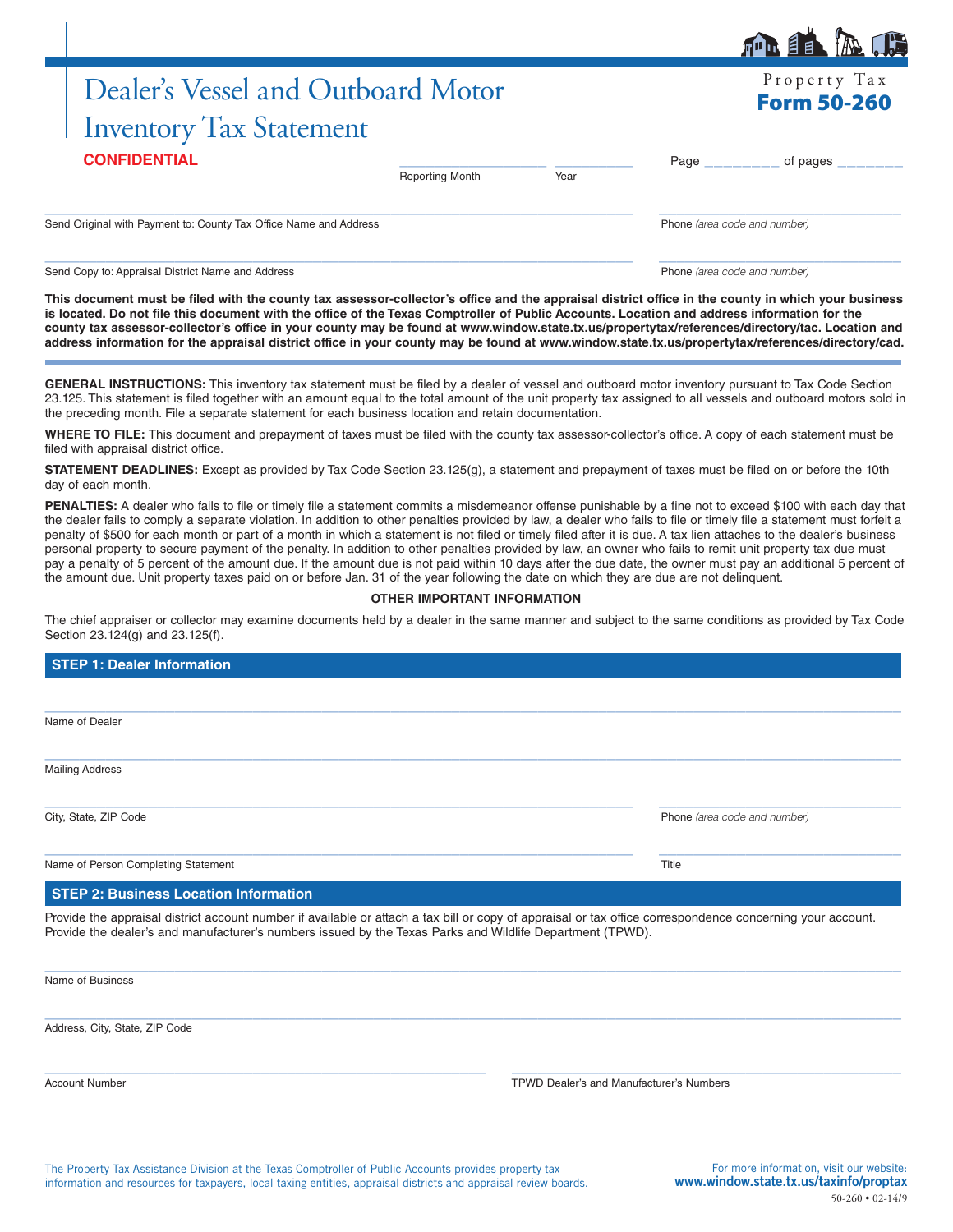

## **STEP 3: Inventory Information**

Provide the following information about each vessel and outboard motor sale during the reporting month. Continue on additional pages if necessary. In lieu of filling out the information in this step, you may attach separate documentation setting forth the information required. All such information must be separately identified in a manner that conforms to the column headers used in the table below. See last page for additional instructions and footnotes.

| Description of Vessel and Outboard Motor Sold |               |             | Type of<br>Sale <sup>1</sup> | <b>Sales</b>            | Unit Property<br>Tax <sup>3</sup>                    |  |  |
|-----------------------------------------------|---------------|-------------|------------------------------|-------------------------|------------------------------------------------------|--|--|
| Date of<br>Sale                               | Model<br>Year | <b>Make</b> | <b>Identification Number</b> | <b>Purchaser's Name</b> | Price <sup>2</sup><br>(See last page for footnotes.) |  |  |
|                                               |               |             |                              |                         |                                                      |  |  |
|                                               |               |             |                              |                         |                                                      |  |  |
|                                               |               |             |                              |                         |                                                      |  |  |
|                                               |               |             |                              |                         |                                                      |  |  |
|                                               |               |             |                              |                         |                                                      |  |  |
|                                               |               |             |                              |                         |                                                      |  |  |
|                                               |               |             |                              |                         |                                                      |  |  |
|                                               |               |             |                              |                         |                                                      |  |  |
|                                               |               |             |                              |                         |                                                      |  |  |
|                                               |               |             |                              |                         |                                                      |  |  |
|                                               |               |             |                              |                         |                                                      |  |  |
|                                               |               |             |                              |                         |                                                      |  |  |
|                                               |               |             |                              |                         |                                                      |  |  |
|                                               |               |             |                              |                         |                                                      |  |  |
|                                               |               |             |                              |                         |                                                      |  |  |
|                                               |               |             |                              |                         |                                                      |  |  |
|                                               |               |             |                              |                         |                                                      |  |  |
|                                               |               |             |                              |                         |                                                      |  |  |
|                                               |               |             |                              |                         |                                                      |  |  |
|                                               |               |             |                              |                         |                                                      |  |  |
|                                               |               |             |                              |                         |                                                      |  |  |
|                                               |               |             |                              |                         |                                                      |  |  |
|                                               |               |             |                              |                         |                                                      |  |  |
|                                               |               |             |                              |                         |                                                      |  |  |

Total Unit Property Tax this month<sup>4</sup>

Unit Property Tax Factor

\_\_\_\_\_\_\_\_\_\_\_\_\_\_\_\_\_\_\_\_\_\_\_\_\_\_\_\_\_\_\_\_\_\_\_\_\_\_\_\_\_\_\_\_\_\_\_\_